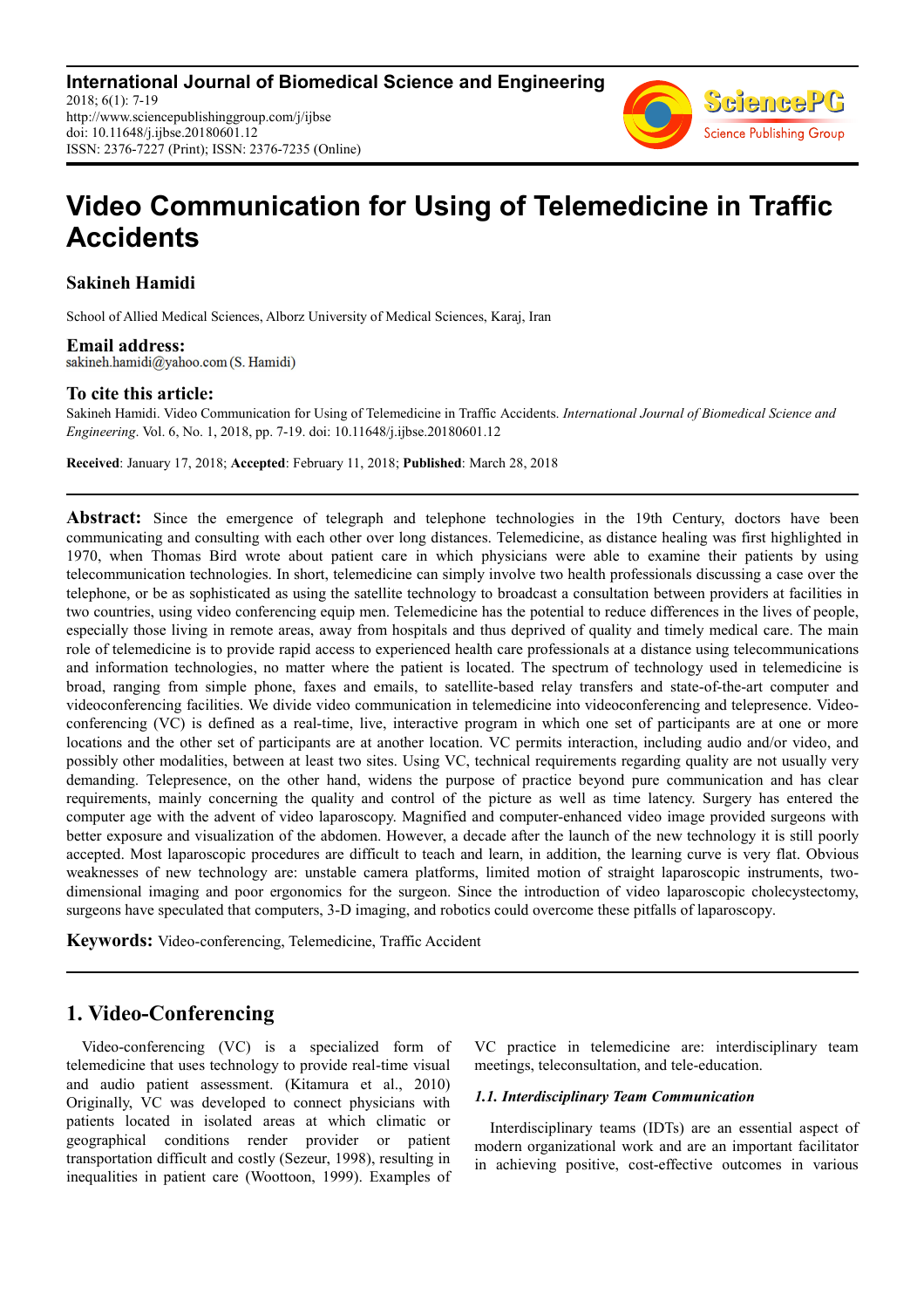organizational settings (Procter & Currie, 2004). Nowhere is interdisciplinary team communication more important than in health care settings, as the complex nature and demands of the health care work environments require the expertise and knowledge of differing individuals or specialists who can work together to solve multifaceted and complex patient care problems (Heinmann & Zeis, 2002). Research has demonstrated that interdisciplinary teamwork can improve the diagnostic and prognostic abilities of health professionals, more than individual health professionals working alone, and is also essential for the prevention of medical errors (Coiera & Alvarez, 2006). Over recent years, there have been significant advances in the development of technologies that support teamwork (Kuziemsky et al., 2009). VC, as a tool for improving communication between different levels of health care, has been described regarding a number of surgical subspecialties (Fleissig et al., 2006). Norum and Jordhoy published a study demonstrating the feasibility of VC for clinical and educational support between specialists at the University Hospital of North Norway and colleagues at the oncology and palliative care unit of the Nordland Hospital in Bodø, 300 miles apart. VC was a success for education and clinical case discussions with the remote oncologists in Bodø. During a 12-month period, 32 VCs were performed and this study demonstrated that telemedicine can be used for incorporating a remote palliative care unit into a university department (Norum & Jordhoy, 2006). Dickson-Witmer et al. recently published a study of a VC network to discuss prospective patient management issues. Information was shared on a weekly basis regarding the discussion of treatment decisions and diagnostic procedures. VC led to an increase in National Cancer Institute treatment and the accrual of cancer control clinical trials (Dickson-Witmer et al., 2008). Three studies have been published on the experiences of breast cancer surgeons participating in IDTs. VC was compared to previous face-to-face clinical meetings through questionnaires, attendance, number of cases discussed, and anthropological analysis. Multidisciplinary case discussion can thus be facilitated by VC (Augestad  $\&$ Lindsetmo, 2009). Kunkler et al. proposed a comprehensive methodology to assess the clinical and economical effectiveness of VC in IDTs (Kunkler et al., 2005). This methodology was later tested in a randomized breast cancer trial (Kunkler et al., 2007), where 473 IDT patient discussions in two district general hospitals were cluster randomized to the intervention of telemedicine linkage to breast specialists in a cancer center, or to the control group of "in-person" meetings. VC was cost-effective, and breast cancer IDTs had clinical effectiveness similar to that of standard "in-person" meetings (Kunkler et al., 2007). There is a shortage of thoracic surgeons in the United Kingdom, and IDT meetings by VC were therefore introduced. The telemedicine meetings saved more than three working weeks of thoracic surgical time during the year (Davison et al., 2004). IDT meetings are used for establishing diagnoses; for tumor, node, and metastasis (TNM) classification; and for treating patients with head and neck tumors. In a Swedish study, telemedicine was introduced to link a regional hospital to two of the three district general hospitals. The conclusion was that costs could be saved by carrying out IDT meetings by means of telemedicine, instead of face-to-face meetings (Stalfors et al., 2005). A recent report on cancer services in Wales recommended an integrated cancer service using VC as a clinical tool. Regular IDT meetings reduced the need for patients to travel. They also increased access to expert opinion and reduced any delay in implementing treatment (Axford et al., 2002).

#### *1.2. Teleconsultation*

Expert consultation has been a key element of medical knowledge development and decision making for ages. In modern times, consultation is frequently needed for interpretation of diagnostic images. This is particularly important when dealing with rare diseases (e.g., congenital anomalies) or complex multidisciplinary conditions that require special management (Gackowski et al., 2010). Teleconsulting or telementoring has been accepted as a possible answer to upcoming higher quality demands by utilizing expert knowledge in everyday clinical routines (Seemann et al., 2010). In the case of complicated surgical procedures with limited training capabilities, teleconsulting has opened up new perspectives in surgery. Furthermore, intraoperative teleconsultation can support continuous training and medical education, which is of great importance in minimally invasive procedures, which require very specific knowledge and expertise (Seemann et al., 2010). Nowadays, many small cardiology units perform cardiac catheterization procedures or echocardiographic examinations far from referenced cardiosurgery centers. Experienced cardiologists can solve most hospitalized patients problems, locally. In particular cases, however, consultation with a cardiosurgeon is mandatory for optimal decision making (Gackowski et al., 2010). From a patient care perspective, medical patient consultations via video conferencing are now frequently used within the domains of dermatology, cardiology, wound-care, neurology, drug screening, diabetic training, and psychiatry (Krol, 1997). Video Consultation is considered useful for the following reasons (Ibrahim & Fahim, 2009):

-e-doctors on health sites via video conference offer easy and almost immediate access.

-being unable to access an expert because of living in a rural area. It is often difficult for patients in rural areas to travel to large cities to seek medical advice in a tertiary hospital.

As a result, it is quite common for serious medical conditions to be diagnosed at a later stage.

-Patients may require further counselling when the treatment given to them at their first visit has failed.

The technology used to perform teleconsultation can range from a simple telephone, fax, or email, to satellite-based relay transfers, up to state-of-the-art computer and videoconferencing facilities (Angood, 2001).

In Brisbane, Australia, home-based speech treatment for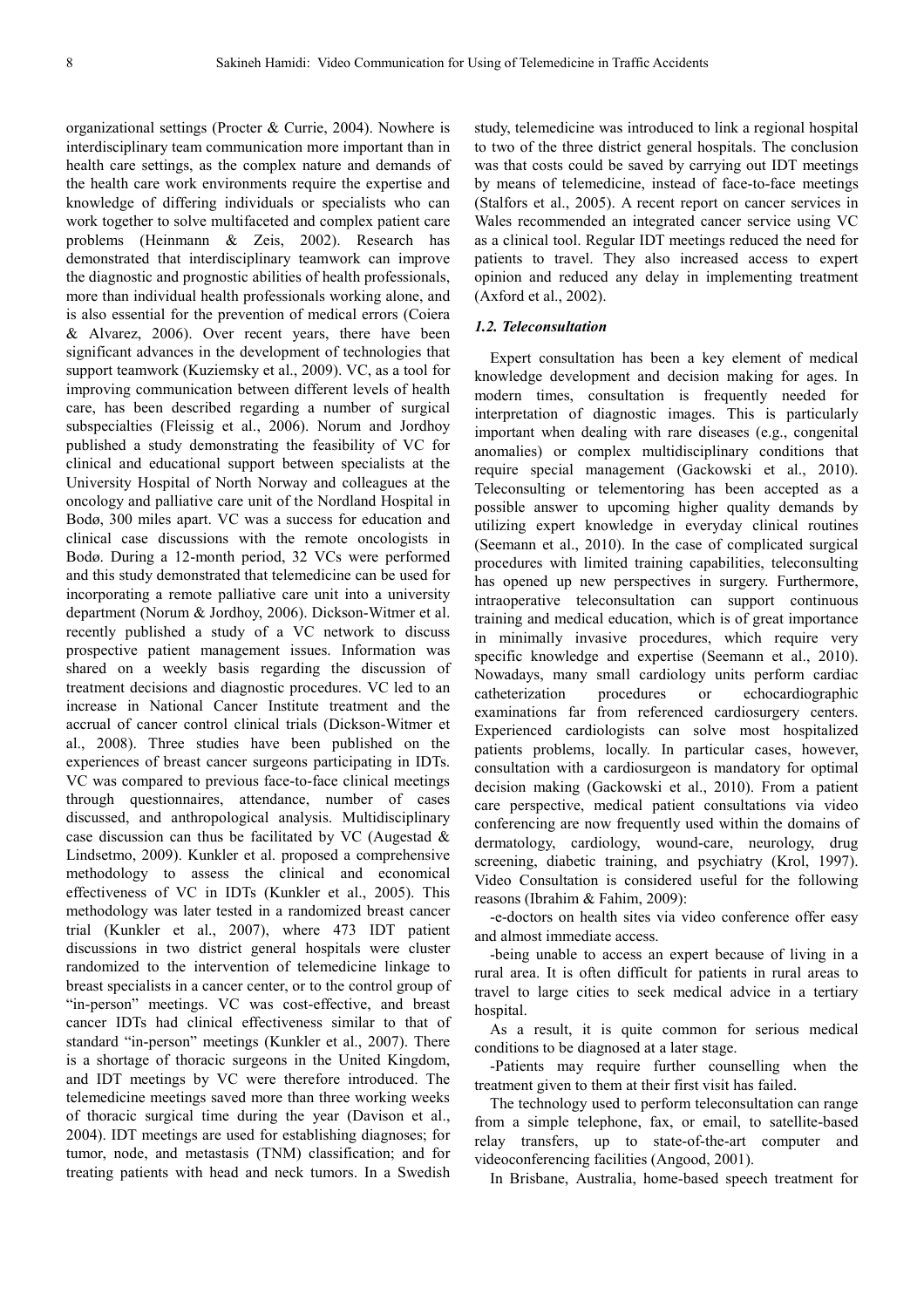Parkinson's disease is delivered remotely (Constantinescu et al., 2010). The telerehabilitaion system is able to capture high quality video (640 x 480 pixel resolution) and audio, compressed at 384 kbit/s for later examination. A 128 kbit/s internet connection is being established between two videoconferencing systems using the public telecommunications network (ADSL). This connection enables videoconferencing at 320 x 240 pixel resolution between two systems. According to study performed by Constantinescu et al., patients achieve substantial improvements in vocal sound pressure levels during sustained vowel phonation, reading, and conversational monologues. Improvements are also perceived in the degree of breathiness and roughness in the voice, and in overall speech intelligibility during conversation. Patient are very satisfied with the audio and video quality of conferencing, and with online treatment overall. Telepsychiatry is becoming another specialty viewed as a reasonable alternative to office visits. Patients can be assessed, given psychological treatment, and prescribed medications from a distant site (Diamond & Bloch, 2010). Hyler et al. (Hyler et al., 2005) carried out studies on a project included in their metanalysis, where  $25$  patients aged  $4 - 16$  years were interviewed, once in-person, and once via telepsychiatry. They concluded that telepsychiatric interviewing produced the same quantity and quality of diagnostic information as I-P interviews. There are, however, concerns about using telepsychiatry in emergencies (Diamond & Bloch, 2010). To date, studies on telepsychiatric assessment have relied exclusively on superiority-design comparisons of diagnostic reliability and comparability with in-person assessments, and have accepted the null hypothesis that there are no differences between assessment methods (Diamond & Bloch, 2010). In Vienna, Austria, Seeman et al. have been working on a tele-endoscopy project using UMTS cellphones where arthroscopic video streams with lengths of 60 s for each sequence, showing endoscopic arthroscopies of the temoporomandibular joint or endoscopic assisted open reductions in mandibular head fractures, are hosted on a server and analyzed on a UMTS cellphone. Each of the arthroscopic video sequences are independently evaluated by two consultants and a medical expert in temporomandibular joint (TMJ) surgery. UMTS, the third generation and most recent telecommunication standard was developed for a more efficient use of existing frequency resources and, on the other hand, the need for a higher data transfer rate, and can thus be used to transmit videos (Horn et al., 1999). In this project all video streams are encoded in the H.263 standard with resolution of 176 x 144 pixels and a selected bandwidth of 56 kbit/s. The experiences of the 20 arthroscopic video streams showed that use of UMTS technology permits the transmission of video streams in the field of craniomaxillofacial surgery. Recognition of corresponding diagnoses, anatomy or arthroscopic situations had been observed at a high level. With the development of new technologies such as highspeed downlink packet access (HSDPA), higher data transfer rates than UMTS technology

(currently 384 kbit/s) become possible (see chapter 4.1. for technical details). Also, the higher quality of mobile phone displays may contribute to image quality (i.e., higher colour depth and higher resolution) (Seemann et al., 2010). The digitization and transmission of real-time ultrasound images remains a major technical challenge. Bandwidths of about 70-100 Mbit/s are required to transmit ultrasound without compression. For this reason, teleultrasound has lagged behind other teleradiology applications. The vast majority of current teleultrasound systems rely on video compression, usually based on motion-compensated discrete cosine transforms (MC-DCT)(Chen et al., 1996).

Video compression predominantly causes a loss of high frequency data, distortion/displacement and alteration of pixel intensities/grey scale. There are currently no standards for teleultrasound image quality. The DICOM radiology image standard does not extend to video sequences apart from the storage of sequences as separate images, which is often impractical. There is, therefore little provision for the storage or transmission of ultrasound, uoroscopy, angiography or cine MRI. An effective standard for storage and transmission of ultrasound images is required for ultrasound to follow the rest of imaging into the digital age (Burgul et al., 2000). In Kuala Lumpur, Malaysia, a TeleUlstrasound was developed in response to the absence of a digital system, which enables the sharing of ultrasound images and data among radiologists, doctors, clinics, laboratories, and other medical officers who require this sort of data remotely, at any location in the country or the world. This system provides a Web interface with remotely accessed ".Net" Solution Imaging and Diagnostic, distributed application over the Internet for accessing and viewing information, while a Structured Query Language (SQL) database is deployed for data storage management. The ".Net" Solution technology enables a web-based distributed interface, which is server- and platform-independent across a network, without requiring preinstallation and tedious networking configuration. After log-in through a website this system determines the role specified by admin to the logged physician, and then directs the physician to his homepage, where he can view and examine the patient assigned to him and add his diagnosis. Patients can also log-in; however, this is limited to certain functions, such as viewing his diagnosis and updating his personal information (Hassan & Ibrahim, 2010). In Krakow, Poland, Gackowski et al. developed Internet-based TeleDICOM software to make the teleconsultation of medical images possible. Interactive consultation between two or more centers offers real-time voice communication, visualization of synchronized Digital Imaging and Communications, and the use of interactive pointers and specific calculation tools. If direct interaction between physicians is not needed, the system can also be used in "offline" mode. This system is used for routine referral for cardiosurgical procedures (Gackowski et al., 2010). According to Gackowski et al. an optimal teleconsultation system should fulfill the following theoretical requirements: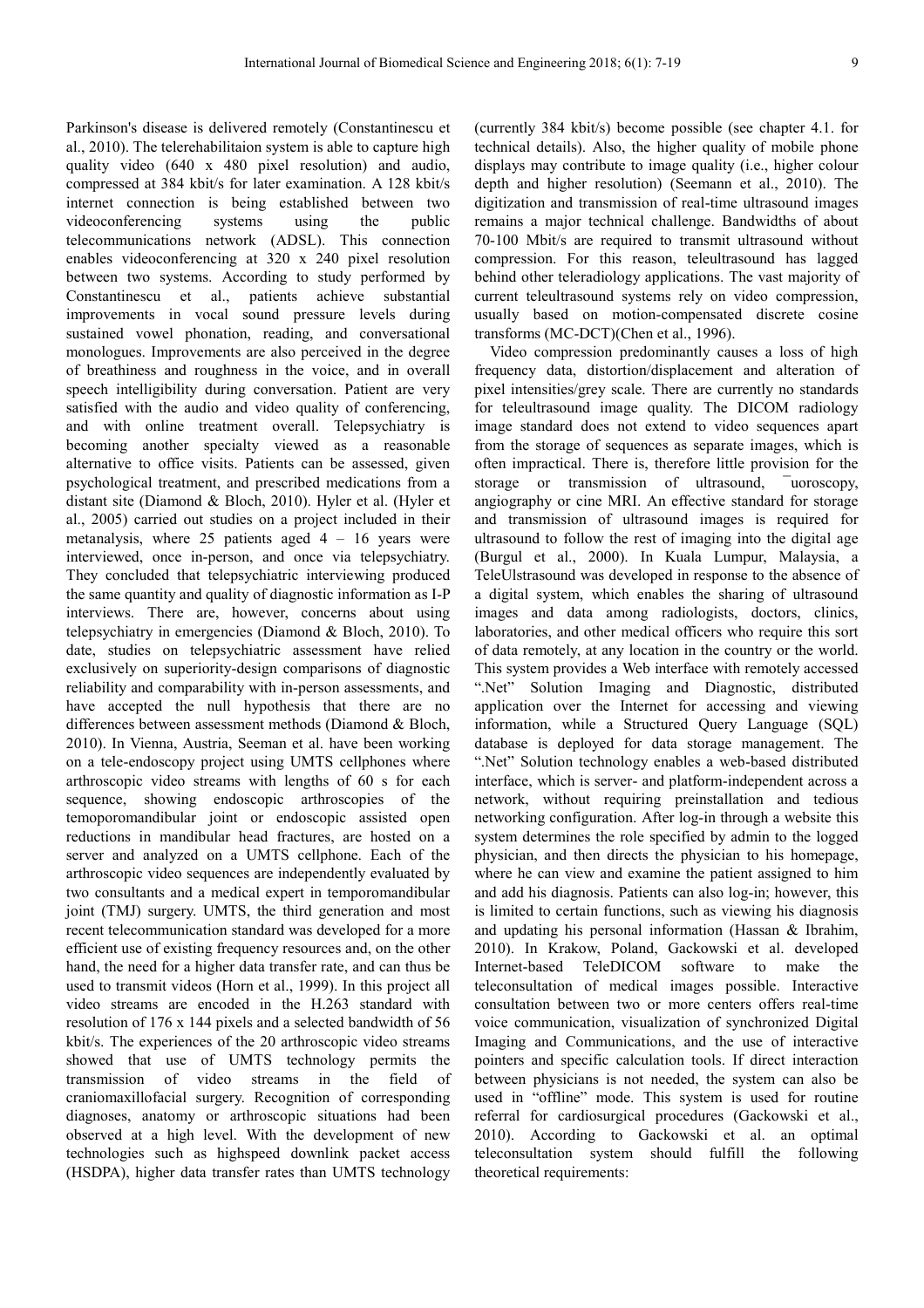- 1) Sending and receiving of high-resolution DICOM images, from all available medical imaging modalities
- 2) Fast, real-time synchronized view of DICOM images and clips in 2 or more teleconsultation centers, avoiding delays during image loading
- 3) Live voice interaction of all participants
- 4) Availability of mouse-controlled pointers for real-tim e indication of a region of interest to other teleconsultation partners
- 5) Integrated fully automatic calibration of the diagnostic images, measurement tools and calculations for all available imagistic modalities
- 6) Secure and authorized access to medical data
- 7) Compatibility with standard computers and networks
- 8) Intuitive and easy to operate software
- 9) 24-h availability and stability of the system
- 10) Low cost

#### *1.3. Tele-education*

Telehealth applications are increasinlgy important for graduate and postgraduate education in the health professions, professional certification and recertification, contuniung medical eduacation, and health education for consumers and patients. Realizing telehealth's broad potential, for example, in telelearning, telemonitoring, telesurgical planning environments, telerobotic surgery, and teleconsultation, will allow forward-looking institutions to teach anything, anytime, anywhere with the same quality of curriculum and mentorship as delivered in traditional classroom settings, focusing on competence mastery rather than information mastery (Conde et al., 2010). In India, the majority (70%) of medical experts live in the big cities. Thus, about 16% of the world's population, who reside in the rural areas of India, remain devoid of quality health care (Mahapatra et al., 2009). Therefore, telemedicine and teleeducation in health science, is gradually becoming adopted by the Indian Health System after decade-long pilot studies across the country. Sanjay Gandhi Postgraduate Institute of Medical Sciences (SGPGIMS), a tertiary-level academic medical center, has been piloting distance medical education projects using telemedicine technology. The SGPGI Telemedicine Program uses various high-bandwidth communication networks, including satellite-based communication, leased lines through a terrestrial fiberoptic network, and ISDN, to connect district hospitals in rural and remote areas, medical colleges, and tertiary-level hospitals for medical knowledge exchange. From Spetember 2001 to March 2002, SGPGIMS conducted a distance medical education program for postgraduate students of the SCB Medical College, through ISDN. In March 2003, permanent satellite communication links for point-to-point connectivity were provided at three medical colleges in Orissa, along with an advanced video-conferencing platform (Singh et al., 2004). Tele-education activities were carried out by four departments (Endocrine Surgery, Gastrointestinal Surgery, Gastronenterology, and Endocrinology) with AIMS, Kochi, which is on the southern coast of India located 2.500 km

away. The Department of Urology at SGPGIMS started a virtual clinical grand round with their peers in two premier institutions of the country, located 800 km away, and through point-tomultipoint connectivity. SGPGIMS also established a connection with Ranguel University, Toulouse, France, the Holy Family Hospital, Rawalpindi, Pakistan and the Oregon Health and Science University, Portland, Oregon, through high-bandwidth ISDN. Between September 2001 and April 2009, a total of 1.303 tele-educational sessions were carried out at SGPGIMS for the training and teaching of students, medical teachers, and practising doctors (Mishra et al., 2004). During the process of establishing an effective national teleeducational system, Conde et al. give eight essential recommendations:

- 1) Increase support for research in key areas including scalable, online, on-demand computional models for simulation that can be accessed from low-end computers; simplified software and hardware interfaces; software frameworks, artificial intelligence applications; remote 3-D visualization techniques.
- 2) Support for collaboratory centers to disseminate the use of telehealth technologies in training, education, and research.
- 3) Creation of a Palpable Human Project.
- 4) Establishment of national resource centers on virtual surgical trainers that focus on the development and testing of surgical simulations for training and education.
- 5) Facilitation of bandwidth access to underserved areas and institutions through high speed networks.
- 6) Implementation and provision of access to dynamic circuit networks technology.
- 7) Collaboration with professional societies in setting standard guidelines for the simulation of medical procedures.

## **2. Telepresence Accelerating the Development of Telehealth Tools for Biomedical, Translational, and Clinical Research**

Telepresence in general means projecting virtual images of the operative field to remote sites (Satava, 1998). By using a telerobot to telecast their hand-motions to a remote operating room, surgeons perform operations without actually being with their patients (Ballantyne, 2002). Telerobotics was first developed with grants from the US Department of Defense to allow surgeons at remote locations to operate on wounded soldiers on the battlefield (Satava, 1995). Telepresence surgery offers a technological solution to surgical manpower shortages in remote and underserved areas. Moreover, it offers a means of improving outcomes for infrequently performed and technically-demanding operations. (Ballantyne, 2002). Examples of telepresence practice in telemedicine are: surgical telementoring, teledermatology, teleophtalmology, teletrauma, and emergency telemedicine.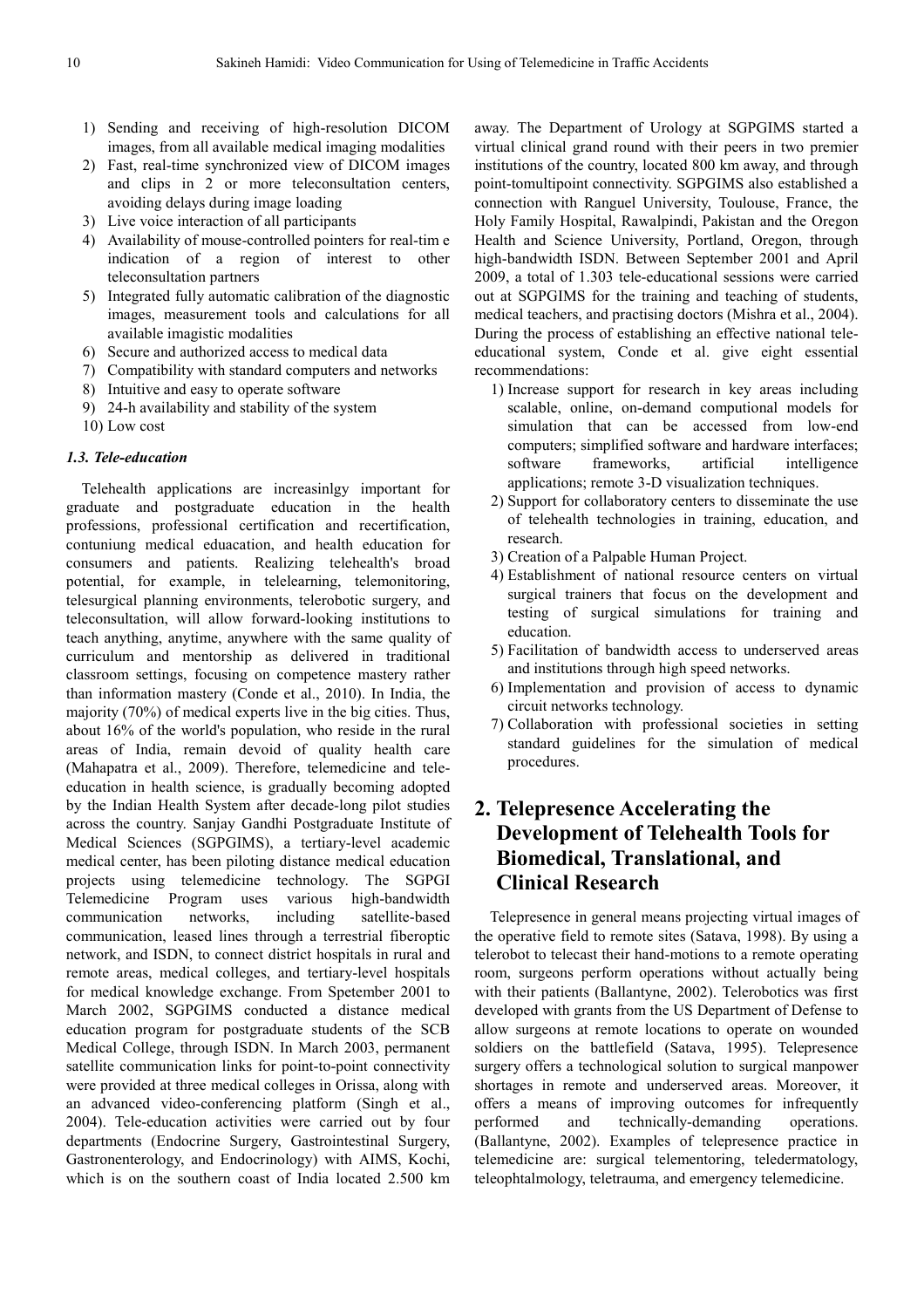#### *2.1. Surgical Telemonitoring*

Telemonitoring is an active process and comprises the ability to guide, direct, and interact with another health care professional (in this case, a surgeon) in a different location during an operation or clinical episode. The level of interaction from the mentor can be as simple as verbal guidance while watching a transmitted real-time video of the operation (Challacombe, 2010). Surgery is, most of all, a visual specialty. Live pictures provide detailed information about anatomic landmarks, giving the mentor instant information about the patient's normal anatomy and pathological structures. Based on this instant information, the mentor can give advice to the operating surgeon and immediately correct his or her surgical actions (Augestad & Lindestmo, 2009). Telementoring requires a secure highspeed connection with sufficient bandwidth to transmit a good picture and audio quality to the mentor's station. It has been shown that surgeons are generally able to compensate for delays of up to 700 ms, but delays over 500 ms are quite noticeable (Fabrizio et al., 2000). If using an ISDN connection, a bandwidth of 384 kB per second is needed to give sufficient picture quality for accurate interpretation by the mentor, although clinical work has been carried out using bandwidths as low as 128 Kb per second (Rosser et al., 1999). There is a knowledge gap between central and local hospitals, which is even more problematic in mainly rural countries, with community surgeons dispersed in remote corners of a large country (Anvari, 2007). The introduction of VC as an educational tool has led to a decrease in this knowledge gap. Until recently, the only proven technique for teaching surgeons new skills was one-site mentoring completed with hands-on course training and conferences. However, because of an overwhelming need for mentors/proctors and supporting evidence in the literature, telementoring is an application whose time has come (Augestad & Lindsetmo, 2009). In order to illustrate the potential of telementoring in remote environments, a laparoscopic cholecystectomy was telementored from Yale University to a mobile surgery unit in Ecuador (Rosser et al., 1999), and in urology the Johns Hopkins team, in collaboration with an Italian group, successfully telementored remote surgeons in laparoscopic nephrectomy (Micali et al., 2000). More recently, a renal transplant surgeon who was a relative novice at laparoscopy was able to initiate independent hand-assisted laparoscopic donor nephrectomy by means of telementoring from an expert. Early results appeared to show that telementoring can significantly shorten the learning curve (Challacombe et al., 2005). The Johns Hopkins group successfully telementored a laparoscopic varicocelectomy and a percutaneous renal access for percutaneous nephrolithotomy between Baltimore and Sao Paulo, Brazil (Rodrigues et al., 2003). The remote surgeon controlled the laparoscope via an Automated Endoscopic System for Optimal Positioning (AESOP 3000, Intuitive Surgical, Inc., Sunnyvale, CA). This group has now carried out telesurgical telementoring in more than 17 cases

using AESOP or the Percutaneous Access to the Kidney robot (PAKY, Johns Hopkins University, Baltimore, MD) (Bove et al., 2003). Besides the postgraduate tele-education mentioned in the Video-conferencing section, SGPGIMS also focuses on the training of medical professionals, and skill transfers by telemonitoring. The first successful experiment was carried out in 2004 when parathyroid surgery was done under expert guidance from SGPGIMS (Pradeep, 2006).

#### *2.2. Teledermatology*

The use of telemedicine has been described regarding many medical specialties, mainly for those in which imaging interpretation is a key step for diagnostic purposes. Dermatology is a specialty with a significant visual component, in a particularly favorable field for using of telemedicine. The application of teledermatology (as the use of telemedicine in dermatology is named) has been studied mainly as a form of distance medical care, modality known as teleconsultation. The use of teledermatology for distance consultation may be classified into two main groups. In the modality store-and-forward-system data referring to distance consultation, once sent, are stored in a database and are accessed after a variable time interval. In this modality, communication between the agents involved in the process occurs in a synchronic way. Digital photos of cutaneous lesions are usualy acquired under artificial light (fluorescent light). Images are then transferred from the camera to the computer using a USB cable, and stored in JPEG format (*Joint Photographic Experts Group*). On this issue, Seidenari *et al.* demonstrated that there was no significant difference in diagnostic accuracy between uncompressed images (tagged image file format, TIFF) and compressed ones (JPEG), showing that a factor 30 for compressed videomicroscopic images enables a good diagnostic accuracy (Seidernari et al., 2004). Files are then transmitted over telecommunication networks via e-mail or a specific web application. In 2003 a pilot study of the dermoscopicpathological approach using telediagnosis for melanocytic skin neoplasms revealed that the diagnostic accuracy reached 83% *versus* gold standard (conventional histopathological diagnosis by experts) (Ferrara et al., 2004). In a prospective analysis, where 60 patients were included in evaluating the role of teledermatology within a primary care system, the total agreement rate between live diagnosis and distant diagnosis was considered high, ranging from 86. 6% to 91.6%. When considering partial agreement, the figures went up to 98.3% - 100% (Silva et al., 2009). Sharing images and comments on a given case together with other colleagues has been an incredible new tool and available for a few years on the net (www.telederm.org). This project is based on an Open Access Philosophy and a freely available teleconsultation service. On-line registration and password-protected log-in are needed. Once logged-in, users are immediately guided to the forum, which is characterized by high usability. Two moderators check the properties of the requests and contents. Dermatologists from all over the world can both see cases posted by other colleagues and express on-line their opinions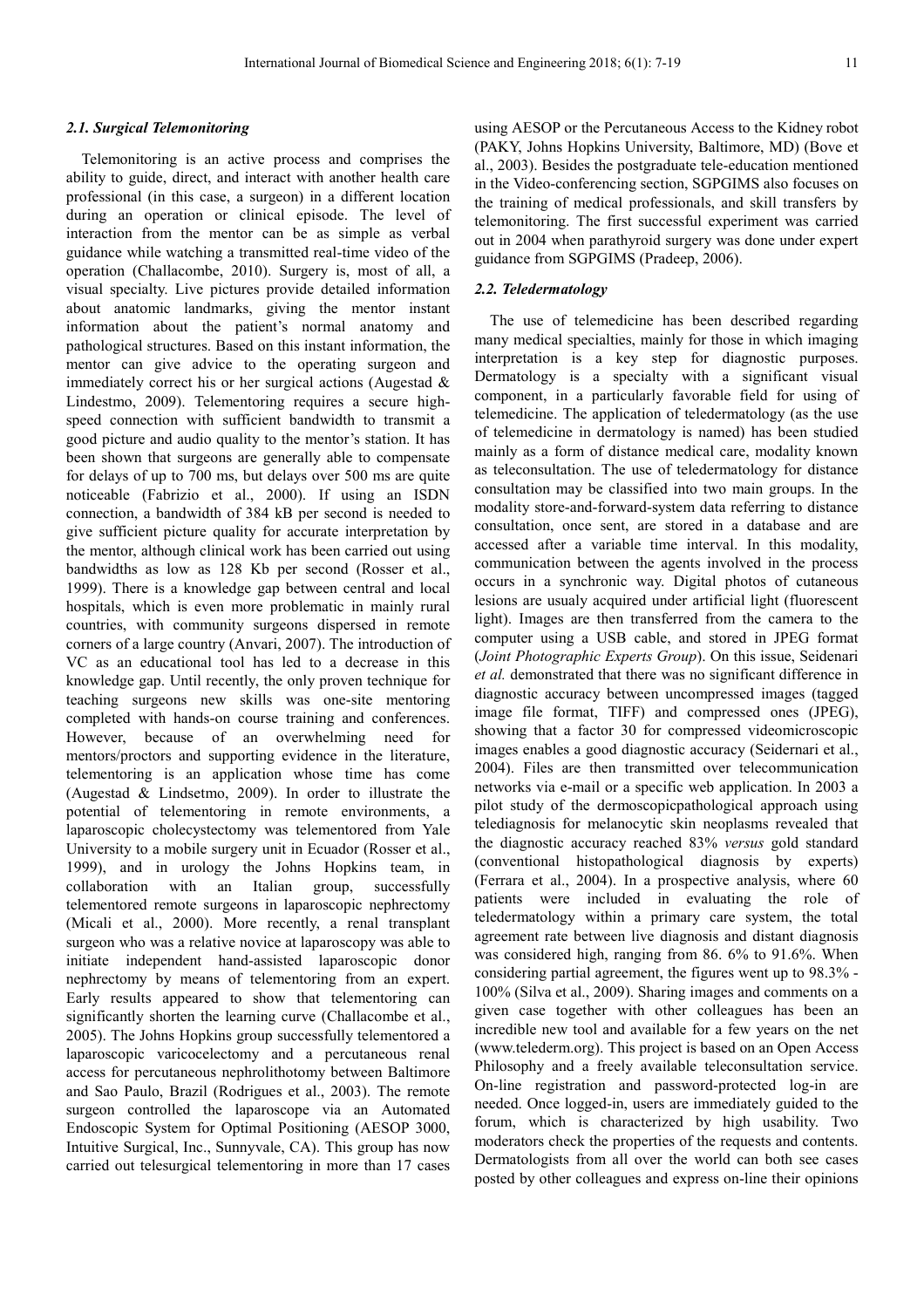on given cases or they can seek advice on their own patients. Cases are directly submitted to the discussion forum, and world class experts in that field answer the requests. To date, several hundred users have subscribed and over 2300 requests have been processed, each request received being on average, about 4 comments. Each day new cases are submitted and commented on (Massone et al., 2010). In some countries (i.e*.,* New Zealand, Great Britain, the USA) a striking disparity between the dermatology workforce and the demand for melanoma screening has led to the commercialization of "teledennoscopy" by different companies. A patient arrives at a center to have pictures taken by a nurse or medical photographer who is trained by a dermatologist on how to capture the best images. This procedure obtains a detailed description of each lesion at both the clinical and dennoscopic levels. The nurse is trained to ask the patient a series of questions about his/ber skin and uses a low imaging threshold to avoid missing important lesions. Images and data are sent electronically to expert dennoscopists (teleconsultant) in a STF fashion. The dermoscopist's report, with provisional diagnosis and recommendations, is returned to the patient for selfmonitoring purposes or to the patient's primary care providers, or both, for referral for excision (Psaty & Halpern, 2009). Modem PDAs and 3G mobile phones revolutionize the dimensions of data transmission, network coverage, and the number of pixels. As a result, technical limitations can be reduced to a minimum (Massone et al., 2008). A preliminary study demonstrates the feasibility and the potentiality of mobile teledermoscopy as a triage system for pigmented skin lesions (Meystre, 2005). Mobile teledermoscopy brings advantages for both physicians and patients. The former easy-to-use and lightweight tools that allow the rapid acquisition of suspected pigmented skin lesions images. These can be stored in a digital archive for follow-up control or dermoscopic-pathologic correlation, or sent to expert colleagues for a second opinion. This methodology only needs a new-generation cellular phone with a built-in camera, a dem1atoscope suited for image acquisition, and a personal computer (Massone et al., 2010). In fact, one of the cardinal points of the e-Health program of the European Commission Information Society and Media is the prevention and management of diseases through research on "Personal Health Systems". The hallmark of this concept is to empower citizens to adopt an active role in managing their own health status and, in addition, to facilitate early diagnoses of diseases (Massone et al., 2007). In this context, mobile teledermatology and mobile teledermoscopy have the potential to become practical tools for everyone and may open the door for a new flexible triage system for the detection of skin cancer in general, and melanoma in particular. A high risk melanoma patient could be given a suitable modern cellular phone with an in-built digital camera and dermatoscope. In this way, suspected lesions could easily be followed-up using digital mobile teledermoscopy. Patients could be alerted *via-SMS,* reminding them of their molecheck e-visit (Massone et al., 2009).

#### *2.3. Teleophtalmology*

Teleophtalmology is an entity of telemedicine mostly used for screening retinopathy in diabetic patients. Throughout Canada, for example, diabetic retinopathy is common, with a prevalence up to 40% in people with diabetes (Ross et al., 2007). Up to a third of patients with diabetes do not receive an annual dilated eye examination by an ophthalmologist, despite universal access to health care (Tennant et al., 2007). In an effort to improve access, a teleophtalmology program was developed to overcome these barriers to eye care. In the teleophtalmology program, Alberta patients undergo stereoscopic digital retinal photographs following pupillary dilation. Digital images are then packaged into an encrypted password-protected compressed file for uploading onto a secure server. Images are digitally unpackaged for review as a stereoscopic digital slide show, and graded with a modified Early Treatment Diabetic Retinopathy Study (ETDRS) algorithm. Reports are then generated automatically as a PDF file and sent back to the referring physician (Ng et al., 2009). Teleophthalmology programs in Alberta have assessed more than 5500 patients (9016 visits) to date. Nine hundred and thirty patients have been referred for additional testing or treatment. Approximately 2% of teleophthalmology assessments have required referral for in-person examination due to ungradable image sets. Eye assessment by teleophthalmology, when compared to a screening examination, is according to NG et al. beneficial for three reasons (Ng et al., 2009):

- 1) *Unnecessary referrals are reduced or eliminated*. As an example, diabetes patients with diabetic retinopathy need only be referred once they develop proliferative diabetic retinopathy (PDR) with high-risk characteristics or clinically significant macular edema (CSME).
- 2) *Following treatment, patients can be followed up at a distance without the need for further travel*. For example, having undergone focal laser treatment for CSME, a patient can be followed up by teleophthalmology and only requires an in-person clinical evaluation should they need re-treatment.
- 3) A comprehensive teleophthalmology examination enables the consultant to plan for necessary testing and treatment at the time of a patient's first visit. As an example, if a patient is found to have elevated intraocular pressure and enlarged cup-to-disc ratio, a visual field and diurnal tension curve can be ordered for the day of the patient's clinical referral. The teleophthalmology visit becomes the first contact visit with the patient, while the second "office" visit enables the ophthalmologist to review the findings of diagnostic testing and make expedient management decisions.

#### *2.4. Teletrauma and Emergency Care Telemedicine*

When applied to trauma, surgery and emergency care medicine, telepresence makes it possible for an experienced trauma surgeon or other specialist to assist or direct another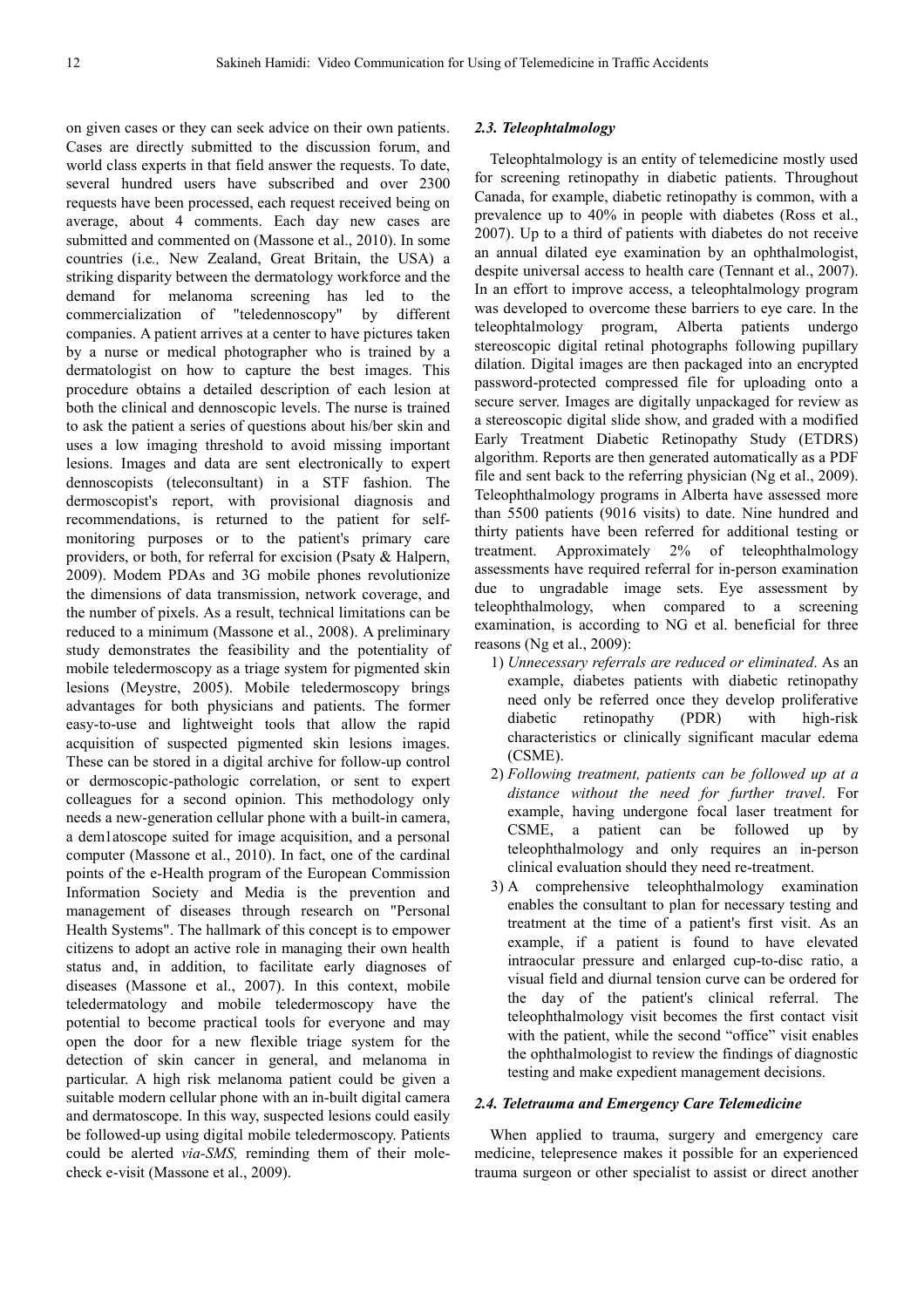less-experienced physician and/or surgeon who is operating or attending a patient at a distance. In order for true telepresence to be perceived by all participants, and thus have successful telepresence, it should have technology that creates an environment that mimics flawless motion, audio and video transmission (Latifi et al., 2007). In its nature, trauma requires fast, definitive and precise care, as well as major resources and continuous expertise. Trauma systems and major trauma centers have been shown to reduce mortality and morbidity (Trunkey, 2003), however, most trauma specialists and trauma centers around the world are concentrated within urban settings (Bran as et al., 2005). Subsequently, most of the population of the world is not covered by specialized trauma systems. Advanced technologies such as computers, diagnostic imaging, robotics, voice-activating machines, and remote controls have changed operating theatres in hospitals around the Western world (Latifi et al., 2007).

The first published example of true telesurgery was a transrectal ultrasound (TRUS)-guided prostate biopsy performed by Rosetta in Italy but due to the costs and complexity of the robotic procedure the benefits of telesurgery were outweighted (Rosetta & Sala, 1995). The Arizona Telemedicine Program which uses broadband T1 line allows trauma surgeons to have video, audio and vital signs access to events unfolding in trauma and emergency rooms in remote emergency sites. This helps to guide physicians or nurses taking care of patients by being »virtually« present at the remote location (McNeill et al., 1998). In 2002, a collaboration between Johns Hopkins (Baltimore, MD) and Guy's Hospital (London, England) resulted in the first randomized controlled trial of telerobotic surgery (Challacombe et al., 2003) The group compared human with robotic and trans-Atlantic telerobotic percutaneous needle access using a validated kidney model into which a Kellet needle (Rocket Medical, Washington, England) was inserted 304 times. Half the insertions were performed by a robotic arm and the other half by urological surgeons. Order was decided randomly except for a subgroup of 30 Trans-Atlantic robotic procedures that were controlled by a team at Johns Hopkins via four ISDN lines. The robot was slower than the human but was more accurate both locally and remotely compared with human operators, as it needed less attempts for successful needle insertions (Challacombe et al., 2010). The possibility of true telesurgery arrived in the late 1990s with the introduction of the da Vinci and Zeus master–slave robotic systems. The surgical telerobot, which is positioned by the side of the patient, holds the camera and manipulates two or more surgical instruments. The surgeon and computer console can be positioned at the remote site. The surgeon acts as the «master» and the robot as the «slave» (Challacombe et al., 2010). In 2005, Colonel Noah Schenkman of the Walter Reed Army Medical Center performed live telesurgery (nephrectomy on two pigs) at the American Telemedicine Association, Washington, DC. (Hanley et al., 2005). This was the first telesurgery using the da Vinci surgical system, the

first procedure to use stereoscopic surgical video streaming, and the first telesurgery over the Internet (Challacombe & Wheatstone, 2010). Anvari et al. (Anvari et al., 2005) established a remote surgical service between Hamilton, Ontario, Canada, and North Bay General Hospital (North Bay, Ontario, Canada), some 400 km away. Using the Zeus system communicating through a redundant Internet protocol virtual private network (VPN) at a bandwidth of up to 15 MB per second, the authors reported on 21 cases, including Nissen fundoplications and anterior resections. The transmission latency was 140 ms, and the surgeon adapted to this easily. More recently, the da Vinci system has been modified and enabled for use over the Internet as well (Challacombe & Wheatstone, 2010). The Level I trauma center of the City of Tucson, Arizona, the University Medical Center, in collaboration with Tucson Fire Department and Tucson Transportation Department launched Wireless Mobile Telemedicine and Telepresence in a prehospital setting by having video, audio, and data access from 17 Advance Life Support (ALS) ambulances of Tucson the Fire Department (TFD) since August of 2007. The City of Tucson Emergency Room Link or "ER-Link Tucson" project allows physicians to be virtually present at the scene and/or in the ambulance, while the patient is being transported to the trauma centre (Latifi et al., 2007). Through ER-Link, medical doctors at Tucson's University Medical Centre can use video and vital information telemetry to gain a sense of the severity of a patient's condition. This is achieved by viewing and in some cases speaking, to patients in real time from Tucson Fire Department ambulances en route to the hospital. All of the Department's 17 ambulances have been equipped with the ER-Link system. This system allows for constant two-way audio-video and near-constant medical data transmissions between ambulance personnel and the trauma and emergency room personnel. The communications are provided via regional traffic control and city communications infrastructure and wireless technology. Telepresence at the scene of an event is made possible from cameras mounted externally to the emergency vehicle. These cameras, in conjunction with the existing highway cameras (operating along the freeways or at intersections) provide command and control video to the regional 911 centres and emergency departments (Latifi et al., 2007). The clinical accuracy of telemedicine in evaluating trauma patients was assessed, when telemedicine was used for minor trauma consultation and compared with face-to-face consultations in two hundred patients. Skin-colour changes were accurately defined in 97%, the presence of swelling or deformity in 98%, diminished joint movement in 95%, presence of tenderness in 97%, weight bearing and gait 99%, and radiological diagnosis was made correctly in 98% of cases (Tachakra et al., 2000). This application of telemedicine can make expert trauma care available to patients in hospitals and emergency rooms without advanced trauma systems, and potentially reduce costs, prevent unnecessary transfers, and promote early transfer when indicated. Telemedicine tools have also been applied to the field of wound care management where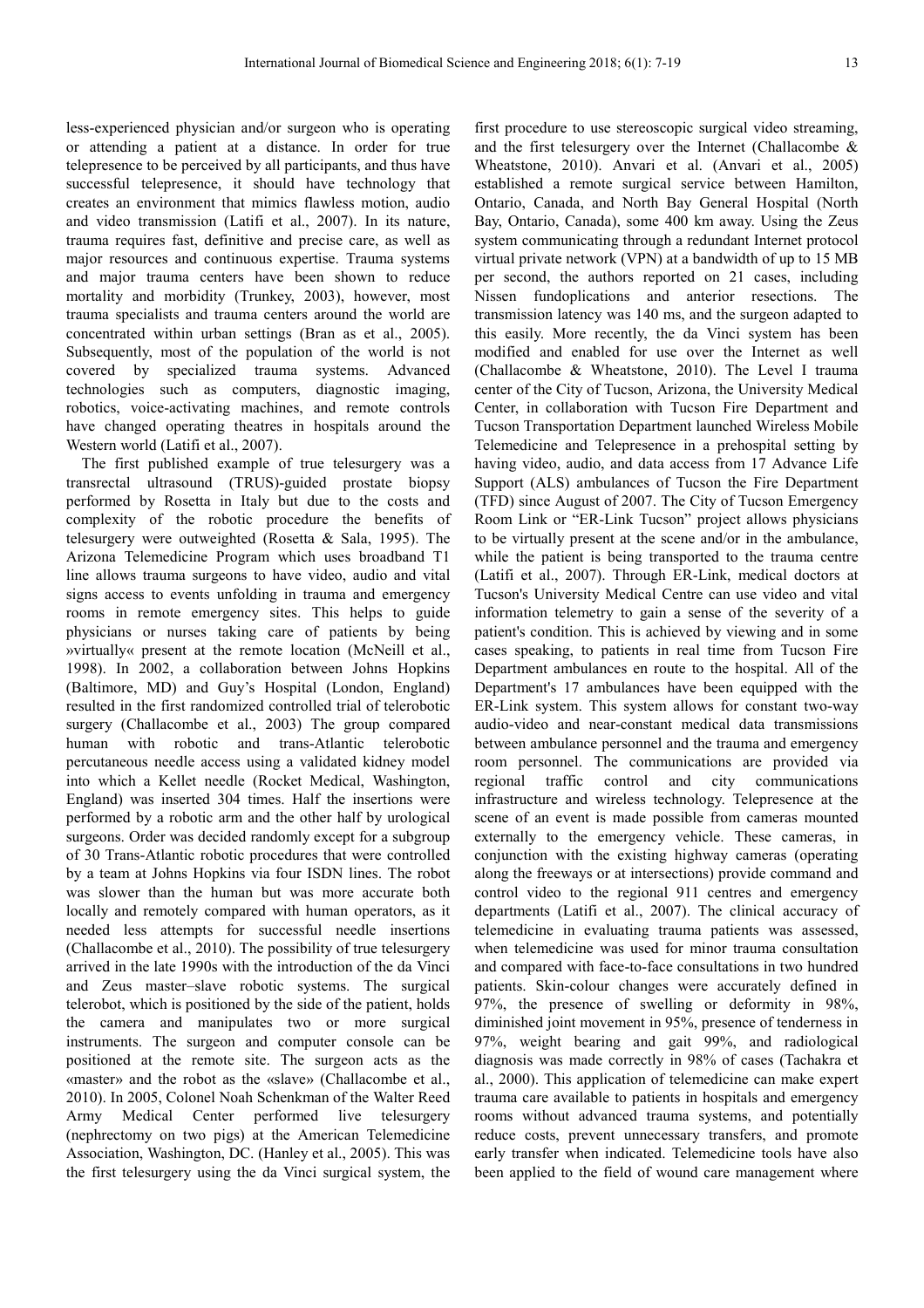the sensitivity of remote diagnosis ranges from 78% for gangrene to 98% for identification of problem wound-healing respectively, whereas specificity ranges from 27% for erythema to 100% for ischemia (Wirthlin et al., 1998). Telemedicine will become a major tool in trauma care and trauma education. Trauma resuscitation can be performed successfully and safely using telemedicine principles, when guided by and under direct supervision of a trauma surgeon (Latifi et al., 2007).

## **3. The Technology Aspects of Telemedicine**

Using up-to-date technology is of crucial importance for telemedicine. This can be divided into two main elements (Austerberry, 2005):

- 1) *Peripherals,* digital video cameras, microphones, speakers, monitors or even special equipment such as digital microscopes with built-in digital cameras, video endoscopes, ultrasound imaging devices.
- 2) *Transmission of voice and video signals,* where transmission is regarded as a process of sending, propagating and receiving an analogue or digital information signal over a physical point-to-point or point-to-multipoint transmission medium, either wired, optical fibre or wireless. The core technology used in transmission systems, especially audio and video signals, is the digital compression of audio and video streams in real-time.

#### *3.1. Peripherals*

In order to transfer images over a distance, a digital video or still camera is needed for capturing, and for visualisation on a screen. There are several different industrial standards for such devices depending on the purpose and image quality required by such a device. The quality of the image the camera is able to capture and transfer to another device, such as the monitor, depends on the components from which it is built. The digital camera generally consists of three elements: lens, image sensor, and electronics for the image processing, encoding, and transmission of the image. It is important that the individual elements are properly aligned. The industry is able to produce high-quality cameras of extremely small sizes. They are used for example, in installed endoscopic devices. Cheap or simple camera models can be used in simple application devices for teleconferencing. It is important that the camera has the option to focus on an image automatically in the case of moving objects or entities in space. Autofocus systems rely on one or more sensors to determine correct focus. Simple camera models have a builtin single sensor to capture images. The brightness of the image is automatically adjusted by the electronic circuit. Such cameras are often used for remotely controlling a patient during surgery, for teleconsulting (as mentioned in 2.2.), and to transfer images from the operating room to the classroom for students. Camera image quality depends on the

size and resolution of the image sensor (a device that converts an optical image to an electrical signal). The image sensor consists of millions of special type transistors sensitive into light integrated on one chip. Today, the industry uses two types of image sensors for cameras: CCD (charge coupled device) or CMOS (complementary oxide semiconductor). Both technologies have advantages and disadvantages regarding image quality. Image quality is usually delivered by a resolution image, which is expressed in pixels. Examples of standard image sizes are: 320x240, 640x480, 720x576, 720x480, 1440x720, and 1920x1080. Some high-end still-camera models can capture at a resolution of 8984x6732 pixels. The quality of the integrated lens is of great importance. They are divided into fixed focal length lenses and zoom lenses, where the focal length of the lens is changeable. In general, fixed focal length lenses overall give better image quality and they allow for capturing images under critical low-light conditions. Additional lighting is provided under low-light conditions. A 3-CCD camera is used instead of single chip CCD for better picture quality. 3-CCD imaging system uses three separate chargecoupled devices, each one taking separate captures of red, green, or light blue. Light coming into the lens is split by a prism, into the separate wavelength lights (R-red, G-green, B-blue) which are then directed in CCD sensors. The captured image is next processed in the electronic camera module and occupies a certain memory space. A video clip includes a sequence of successive 25p (progressive) or 50i (interlaced) captured images, the quantities of data being measured in Mbs. The volume of data transfer (and storage space) affects the number of pixels in the individual image frame, and the number of captured images in each second. Normally, the non-compressed data amount from a CCD sensor is too high for transmission. Compression reduces the number of bits used to represent each pixel in the image. Codec's (compression/ decompression algorithm) is used for the compression process. Some of the more frequently used video codec's today are DV, MPEG1, MPEG2, MPEG4, DIVIX, and others. The goal of compression is clear: how to reduce the data amount as much as possible in order to keep the image/sound quality as high as possible. Telephone lines are one of the media through which we can transmit video signals, but with some limitations. Data transfer is limited by the so-called bandwidth. The transfer of video via telephone links initially allowed a theoretical bandwidth rate of 56 kbit/s, and 128 kbit/s later for ISDN. Video transmission was limited to low-resolution image. The standard defines the screen sizes of the Common Intermediate Format (CIF) 352x288, and Quarter CIF (QCIF) to be of 176x144 pixels. The number of progressively-scanned frames transmitted each second was limited to 8 fps. After applying sophisticated DSP technology and by using a wider bandwidth, it was possible to achieve transmission data rated from 1.5 to 8 Mbit/s. Today technology allows for the transferring of high-quality video and audio data over extremely short delay times (latency). If there is no guaranteed fixed bandwidth, the latency can be extended.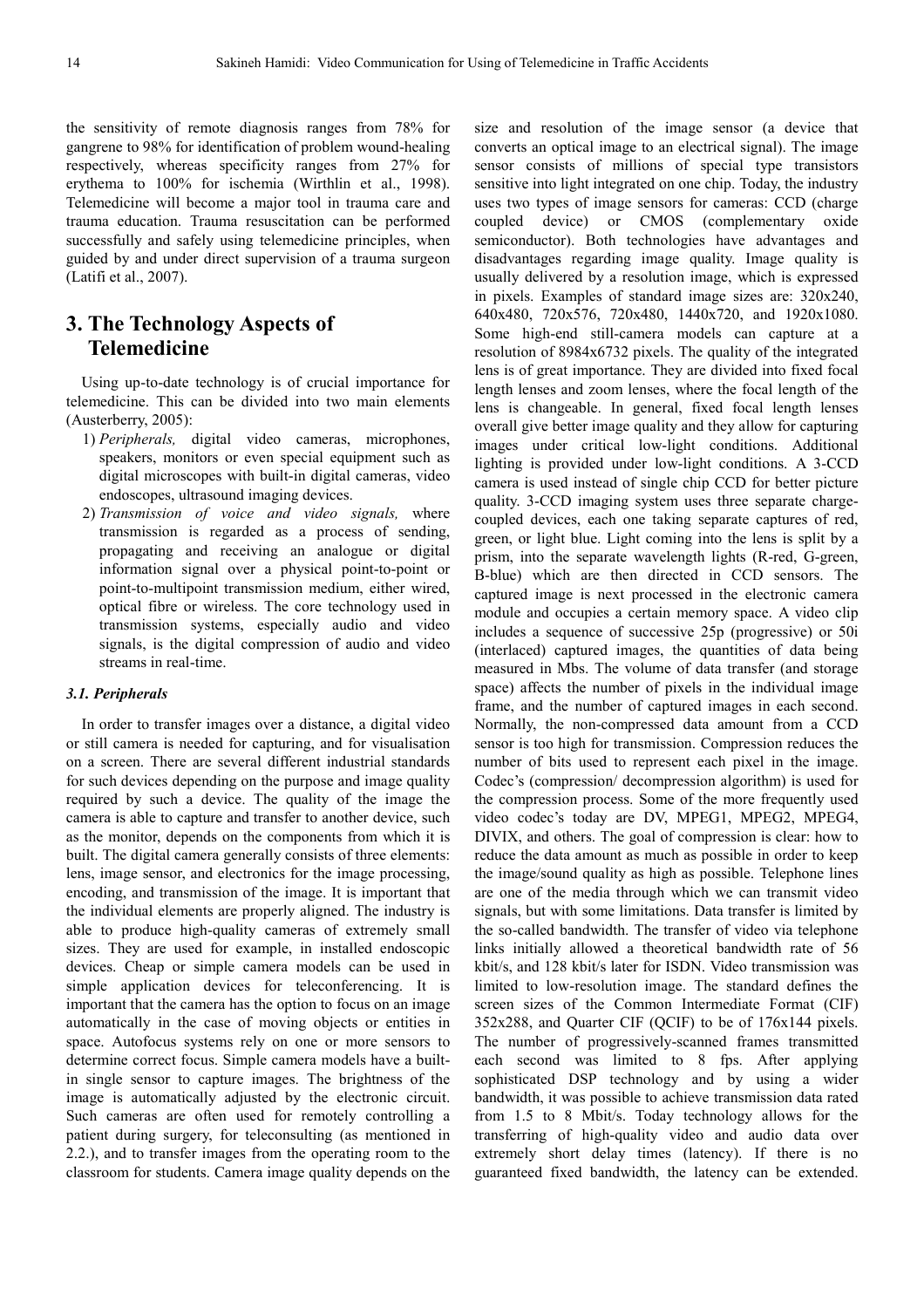The problem of packet loss arises if there is no guaranteed fixed bandwidth. The video and audio become disjointed. This problem is solved by adaptive streaming technology. In the case of network saturation, the ratio of video compression increases and vice versa. Once the network is re-released, the volume of data transferred can be increased again. The alternative to a copper or fibre connection is a microwave connection. This could be a satellite. Very small aperture satellite antenna offer one or two-way connection links to the internet. In Europe this service is offered by the Astra satellites. This service includes point-to-point (fixed or portable stations), point-to-multipoint (star configuration), and meshed networks. The next alternative to fixed lines is to use wireless communication, through cellular networks covering large territories. Mobile networks have a long way to go before achieving a fixed wired transmission capacity, but they have two advantages mobility, and availability. The second-generation digital phones were limited to about 14 kbit/s data rate. The third-generation (3G) offers a theoretical data rate up to 2.4 Mbit/s. In both Europe and the wider world these is great anticipation about the introduction nextgeneration networks (NGN), including the important place occupied by the next-generation of mobile networks (NGMN). In Europe there is already intense transition from analogue to digital TV. The switchover from analogue to digital terrestrial TV will free-up an unprecedented amount of spectrum in the 800 MHz field – the Digital Dividend. Allocating some of the Digital Dividend spectrum to mobile broadband will allow mobile operators to provide broadband services to everyone, even in rural areas. International Mobile Telecommunications (IMT) includes a set of standards for a variety of multimedia mobile networks (EDGE, UMTS, DECT, WiMAX). Different standards (HSDPA, HSUPA, HSP+, LTE) allowing for transfer speeds up to 50 Mbs. For the fourth-generation network, ITU requires download transmission speeds of up to 1 Gbit/s. How will all this technology help telemedicine? Not long ago, mobile phones only had small screens with extremely low resolution. Today's cell phones already have a much larger screen with high-resolution, and development trends are moving in this direction continuously. Many of these mobile devices - also known as smart mobile devices (smart phones) also have touch screens and the ability to increase a certain part of the picture. Smart mobile phones with touch screen web browsers have a built-in big, high resolution screen, giving access to the Internet. This phone can also be used as a camcorder, because of the built-in camera. The qualities of built-in mobile phone cameras are constantly being improved, but they still lag behind traditional digital cameras.

### *3.1.1. Digital Video Camera*

A digital camera (still or video) is a camera that digitally takes either video or still images or both, by capturing images via an electronic image sensor. Commercial digital cameras recording of a sound is standard. Digital cameras are incorporated into many devices ranging from PDAs to

mobile phones. A digital camera can be divided into two segments, compact cameras and DSLR cameras. Both of them can be used for still image and/or video capturing. Both types of camera can be used for documentation and be directly connected via cable for the immediate transfer of stills or video to distance locations. Images (stills) can be stored using lossy compression JPEG format. Many DSLR cameras, especially professional, support a RAW image format which is an unprocessed set of pixel data directly from the camera's sensor. The formats for movies are AVI, MPEG, MOV, and WMV. The video resolution extends from 640x480 pixels to HD 1920x1080 pixels, with a frame rate from 15 to 50 fps. There are some commercially-available models with capturing speeds up to 1000 fps. Many cameras store the pictures into memory cards. The more-widely used are SD memory cards having storage capacity from 128 MB, and up to 32 GB. Some DSLRs use SD and Compact Flash (CF) with storage capacities up to 128 GB of memory. Digital still or video cameras use either a CCD image sensor or a CMOS sensor. The task of a sensor is the capturing of light and converting it into electrical signals. It is difficult to give advantage to either CCD or CMOS types of sensor. Some professional DSLR cameras with built-in CMOS image sensors are also widely used in professional video production. Cameras can capture video in HD resolution of 1920x1080 pixels by 25 fps, but they suffer against the rolling-shutter effect. Professional video cameras are focused in order to provide high-quality video images. They can have either one single sensor or a triple sensor. Most of triplesensor designed cameras utilize an optical prism block directly behind the lens. This prism block divides incoming light into the three primary colours, red (R), green (G), and blue (B), directing each colour into a separate CCD or CMOS image sensor mounted on each face of the prism (Austerberry, 2005). The cameras are able to produce a higher-resolution image, with better colour fidelity than is normally possible with just a single video pickup. In both single-sensor and triple-sensor designs, the weak signal created by the sensors is amplified before being encoded into analogue signals for use by the viewfinder and monitor outputs, and also encoded into digital signals for transmission and recording. The analogue outputs are normally in the form of either a composite video signal, which combines the colour and luminance information into a single output; or an R-Y, B-Y, Y component video output through three separate connectors. Some special camera models for industry or medical use are very compact but also use 3-chip Full HDTV Camera head with various available outputs: 720p, 1080i and 1080p. The last sign i-interlace or p-progressive denotes either interlaced (the odd then even lines of image frame are scanned alternately) and progressive, where an image frame is scanned top-to-bottom over a pass. This interlaced manner is used for the reducing the amount of data. It was first designed for display on CRT televisions. Each picture is separated into two fields: the "top field," which has the odd numbered horizontal lines, and the "bottom field," which has the even-numbered lines. After reception/decoding, the two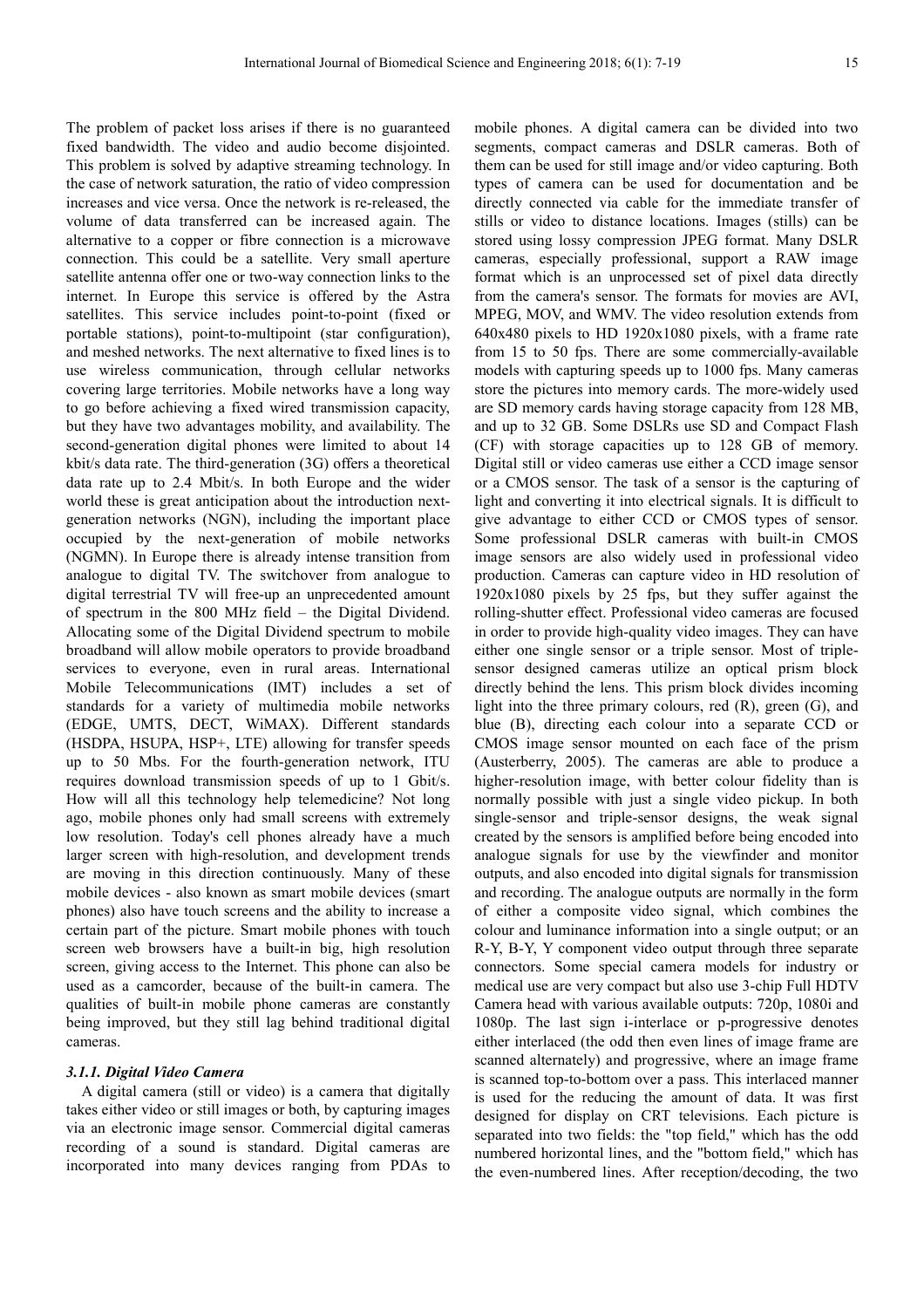fields are displayed alternately with the lines of one field interlacing between the lines of the previous field. This format is called interlaced video; two successive fields are called a frame. The typical field rate is then 50 (Europe/PAL) or 59.94 (US/NTSC) fields per second (Austerberry, 2005). If the video is not interlaced, then it is called progressive video and each picture is a frame.

#### *3.1.2. Displays*

High-definition video displays are needed for medical applications when delivering accurate colour reproduction (dermatology). The monitor should display natural images with minimal ghosting. The screen format ranging from 15 ins up to 40 ins. It should deliver a 1929x1200 pixels HDTV quality with full colour (16.7 million) graduated reproduction. The brightness performance must be as high as possible. The ingoing signals to the monitor can be analogue or digital. It is useful to have robust interface connectors. Today's standard for input signals are composite signals, RGB signals, HDTV 1080 HD signal, and digitals HD-SDI or SD-SDI signals.

#### *3.2. Transmission of Voice and Video Signals (Video compression)*

Audio, video, and image signals require a vast amount of data for their representation. There are many reasons why the data must be compressed, such as large storage requirements, slow storage (playback in real time), and because of the network bandwidth (bottleneck). Compression reduces the number of bits used to represent each pixel in the image. The compression system exploits the mechanisms of human visual perception to remove redundant information, but still produces a compelling viewing experience. A video is a sequence of picture frames, usually 24 fps (film industry), 25 pfs (PAL video system) or 30 fps (NTSC video system). The most used compressing format for stills is JPEG, it is a lossy format based on technique called the discrete cosine transform (DCT) (Furht et al., 1995). A restoration procedure does not exist to present an original picture back from a JPEG. The standard supports different levels of compression. The compression of a single frame in video is called intraframe – compression within the frame. In a sequence of video images there is a little change from one picture to the next. Transmitting only the differences between successive pictures can produce a large reduction in video data. This procedure is called temporal or inerframe compression. It allows for 3:1 reduction over a interframe compression. Compression can be lossless or lossy. In lossless compression all original data can be retrieved. In video compression, where a higher level of compression is used, the lossless codec's would be insufficient. Most video compression is lossy. Video compression is a trade-off between disk space, video quality, and the cost of hardware required to decompress the video in a reasonable time. The human visual system has psycho-visual redundancy – not all visual information is treated with the same relevance. An example is lower accuracy to colour detail than luminance. A common

practice for reducing the data rate is to "thin out" or subsample the two chrominance planes. In effect, the remaining chrominance values represent the nearby values that are deleted. This works because the eye better resolves brightness details than chrominance details. The 4:2:2 chrominance format indicates that half the chrominance values have been deleted, while the 4:2:0 chrominance format indicates that three quarters of the chrominance values have been deleted (Austerberry, 2005): If no chrominance values have been deleted, the chrominance format is 4:4:4. The compressing codecs must be used for compressing the video. These codecs belong either to the international standards, open standards or proprietary standards. Some the most frequently used codecs are (Austerberry, 2005):

- 1) *H.261 videoconferencing codecs* formulated under the ITU for videophones and videoconferencing over ISDN lines. One of the demands of H.261 is the real-time operation. The standard defines screen size of CIF 352x 288 and QCIF of 176x144 pixels. It uses progressive scan and 4:2:0 sampling. Data rates from 64 kbit/s up to 2 Mbit/as are supported by the standard.
- 2) *MPEG-1,* is the first standard by the multimedia community and is a standard for lossy compression of video and audio. This standard has long been used for audio and video presentations on CD-ROMs. It is designed for storage based applications at data rates of 1.5 Mbit/s. It does not support streaming.
- 3) *H.263 -*is developed from H.261 for low-bit rate applications. It solves the problem of operating at 28 kbit/s and can be used for videophone applications.

*MPEG-*2 is a standard aimed at higher resolution (up to 40 Mbits/sec), a high-quality system for broadcasting television and intended to replace analog composite systems for digital transmission systems. It is also used for DVD recording systems.

*MPEG-*4 is a patented collection of methods defining the compression of audio and visual digital data. It is the first MPEG system to support streaming. The format is designed to support a wide range of bit dates, from 5 Kbit/s up to 50 Mbit/s. This allows it to low-bit rate wireless data through to HDTV applications.

#### *3.2.1. Streaming the Video over Internet*

The first task of the internet was delivering only data. The first audio and video applications used the Internet only as media for file transfer. A computer needed to download the complete file to the disk before it could play them. As soon as the slow analog telephone connections were replaced with xDSL, and with higher data transfer speeds, the delivery of multimedia files (especially video) in real-time over IP became a reality (Skalar, 2000). Streaming technology now allows playing of audio and video files immediately after being transmitted on the internet, in real-time. The User Database Protocol (UDP) instead of Transmission Control Protocol (TCP) is used for streaming technologies. The difference between the two protocols is how they check for errors. Streaming needs a transmission protocol that can ignore data errors. One of the first applications used the real-time was video-conferencing. Video conferencing codecs started with H.261 followed by H.263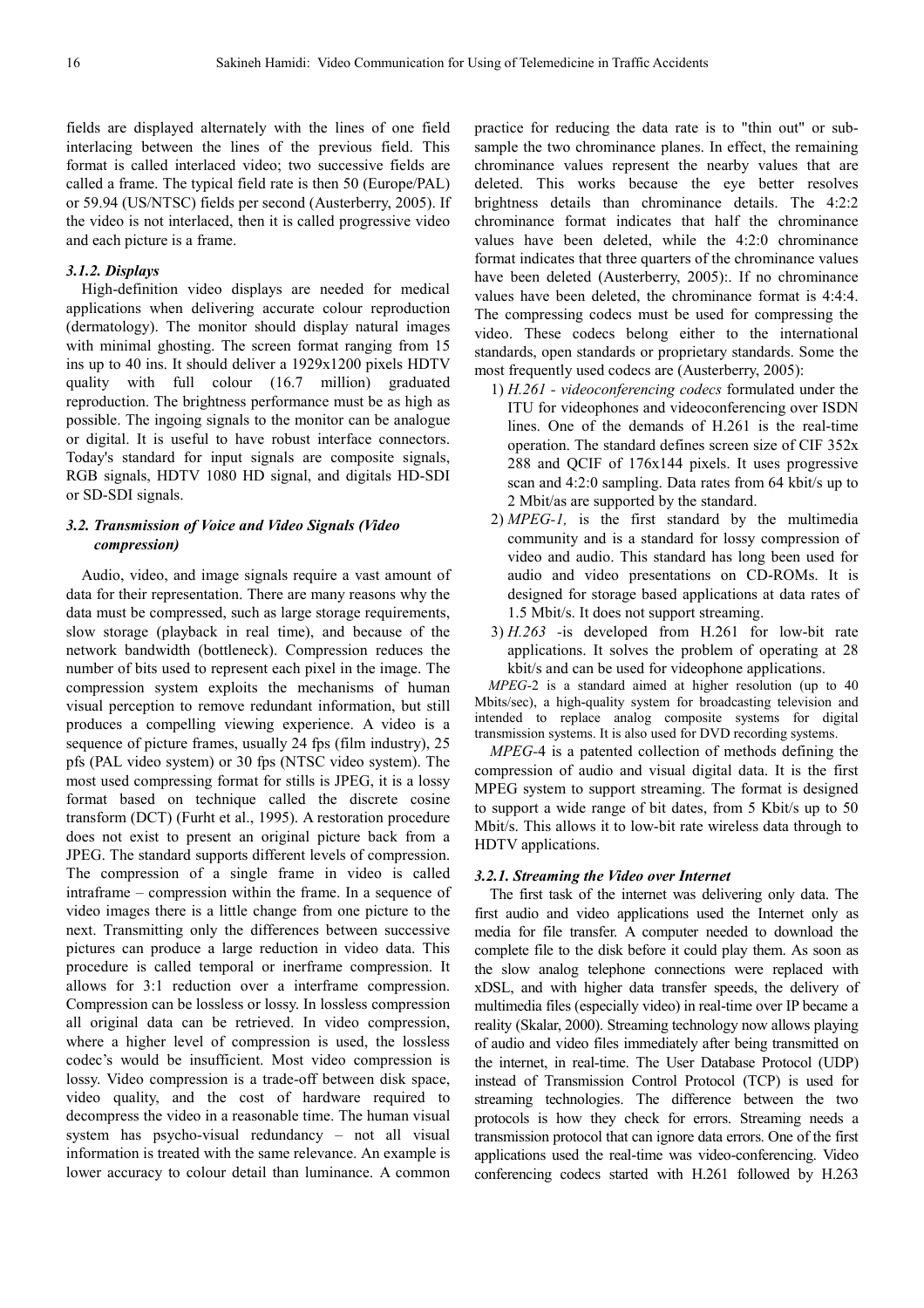codecs and the latest advanced video codecs

H.264. The time latency (propagation delay of audio and video signals) is an important factor in video-conferencing, especially in telemedicine. A webcasting system uses the same real-time protocols, where the latency of some seconds doesn't play a role. Another way to distribute audio and video files over IP is on-demand. The audio and video content is streamed on-demand whenever a client seeks for the content. This service is very popular in advertising, product and sales training, entertainment, Tele-education and medicine (as already mentioned in 2.3). The streaming procedure can be realized in four steps:

- 1) Microphone
- 2) Video camera: audio and video capture and encoding (compression)
- 3) Server: storage and streaming
- 4) Network: distribution

Computer on site: Media player plays the content Video cameras and microphones are used for capturing the audio/video. Most commercial models of video cameras already have built-in microphones. The microphone or surrounding noise level is too high for special occasions where the sound quality is of higher importance. In that case we need to set the microphones close to the speakers as much as possible; this eliminates the reception of disturbing surrounding noise. If there are more speakers in a larger room, we need one microphone, a lavaliere type, for each speaker. Lavalieres are small and lightweight microphones which do not disturb the speaker. The microphones are connected by wire, or are wireless, where the digital audio signal is radio transferred to the mixer station. Many cameras are usually installed in typical surgical theatres. The outgoing signals from the camera (video/audio) can be analog or digital. It is preferable to use robust interfaces that use coaxial cable and connectors. Analog composite uses 75 Ohms coaxial with BNC connectors, but industry uses RCA connectors for consumer cameras. Many low-cost video monitors are only equipped with composite inputs, but professional monitors provide BNC connectors. The next analog video signal is S-Video or Y/C, which uses a small 4-pin connector. The IEEE 1394 (FireWire) is a IEEE Standard, and now widely used by many manufacturers to transfer digital video/audio (and remote control signals) data up to 800 Mbit/s. There are two versions of these connectors, a six-pin and a four-pin. HDMI (High-Definition Multimedia Interface) is a compact audio/video interface for transmitting non-compressed digital data. HDMI connects digital audio/video sources such as video cameras, digital still cameras, computer monitors, and graphic computer interfaces. A video capture card installed in the computer converts analog or digital video and audio into the AVI format. Next, the video/audio file in AVI format is compressed with codec. Different codecs use several methods to compress the video. The result of this compression is smaller amounts of video/audio data, which reduces the need for the network bandwidth. The original audio/video data rate of a DV camcorder (where video in compressed 5:1) is 25 Mbit/s, and the data rate for studio video cameras can reach 350 Mbit/s.

## *3.3. 3D Imaging Technologies in Medicine*

Three-dimensional (3D) visualisation adds a new dimension to presenting video content. 3D has the ability to visualize human internal organs in their true form and shape (White, 2006). 3D Imaging technologies not only make is possible to visualize, but also to analyze and manipulate 3D structures from the captured 3D image. This is significant for a number of diagnostic and therapeutic applications. The importance of 3D technology is obvious. At the end of 2009, at the Radiological Society of North America's Scientific Assembly and Annual Meeting (NVIDIA and Siemens Healthcare) a new, 3D ultrasound viewing experience was demonstrated that enables expectant parents and their medical caregivers to view the fetus in incredible detail using 3D Vision-ready LCD, and NVIDIA 3D Vision glasses to demonstrate how patients and their doctors can view remarkable, high-resolution, three-dimensional sonograms in true 3D. Results of recent developments in three-dimensional screens give the possibility to presenting 3D video content, where special 3d glasses are no longer required. Efficient 3D content creation and media technology, such as VoD (Video on Demand), could all be in place within the next few years. We need new technologies for capturing or presenting images in 3D. Although stereoscopic vision was first presented in the 18th century, digital technologies have brought new extensions. In traditional stereo vision, two cameras, displaced horizontally from one another were used to obtain differing views of a scene, in a manner similar to human binocular vision. Although most image capturing cameras are based on a twin-lens system, the latest achievements of industry show a new professional camera which allows the recording of 3D images using just a single lens. We need double memory and special 3D camera/3D vision screens or glasses for 3D image visualisation. Glasses have always been seen as a major drawback to 3D on televisions. In order to visualise 3D images on 2D monitors, there are different technologies, such as anaglyph technology (anaglyph images are used to provide a stereoscopic 3D effect), polarisation technology, or auto stereoscopy technology.

## **References**

- [1] Angood, PB. (2001). Telemedicine, the Internet, and world wide web: overview, current status, and relevance to surgeons. *World J Surg,* 25, 11, (Nov 2001) 1449–1457.
- [2] Austerberry, D., (2005). *The Technology of Video & Audio Streaming,* Focal Press, ISBN-13: 978- 0240805801, Burlinghton.
- [3] Anvari, M., McKinley, C., Stein, H. (2005). Establishment of the world's first telerobotic remote surgical service for provision of advanced laparoscopic surgery in a rural community. *Ann Surg,* 241, 3, (Mar 2005), 241:460–464.
- [4] Anvari, M. (2007). Telesurgery: remote knowledge translation in clinical surgery. *World J Surg,* 31, 8, (Aug 2007) 1545–1550.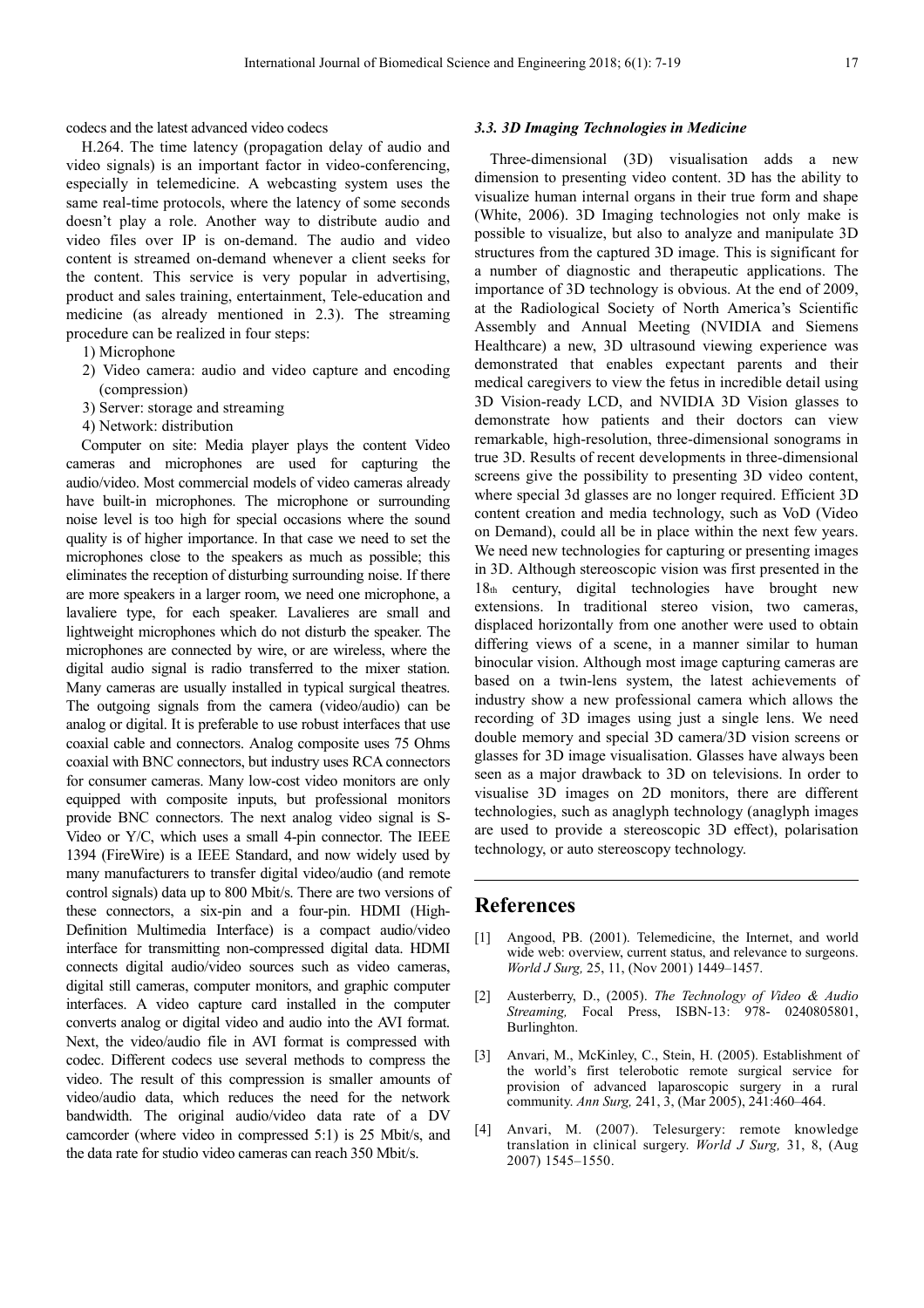- [5] Augestad, KM., Lindsetmo, RO. (2009). Overcoming distance: video-conferencing as a clinical and educational tool among surgeons. *World J Surg*, 33, 7, (Jul 2009) 1356-65.
- [6] Axford, AT., Askill, C., Jones, AJ. (2002). Virtual multidisciplinary teams for cancer care. *J Telemed Telecare,* 8, Suppl 2, (2002) 3–4.
- [7] Ballantyne, GH. (2002). Robotic surgery, telerobotic surgery, telepresence, and telementoring. Review of early clinical results. Surg Endosc, 16, 10, (Oct 2002) 1389-402.
- [8] Bove, P., Stoianovici, D., Micali, S., et al. (2003). Is telesurgery a new reality? Our experience with laparoscopic and percutaneous procedures*. J Endourol.* 17, 3, (Apr 2003) 137–142.
- [9] Branas, CC., MacKenzie, EJ., Williams, JC., et al (2005). Access to trauma centers in the United States. *JAMA,* 293, 1, (Jun 2005) 2626–2633.
- [10] Burgul, R., Gilbert, FJ., Undrill, PE. (2000). Methods of measurement of image quality in teleultrasound. Br J Radiol, 2000 Dec; 73(876):1306-12.
- [11] Challacombe, BJ., Kavoussi, LR., Dasgupta, R. (2003). Transoceanic telerobotic surgery. *BJU Int,* 92, 7, (Nov 2003) 678- 680.
- [12] Challacombe, B., Kandaswamy, R., Dasgupta, P., Mamode, N. (2005). Telementoring facilitates independent hand-assisted laparoscopic living donor nephrectomy*. Transplant Proc,* 37, 2, (Mar 2005) 613–616.
- [13] Challacombe, B., Patriciu, A., Glass, J., et al. (2005). A randomized controlled trial of human versus robotic and telerobotic access to the kidney as the first step in percutaneous nephrolithotomy. *Comput Aided Surg,* 10, 3, (May 2005) 165–171.
- [14] Challacombe, B., Wheatstone, S. (2010). Telemonitoring and Telerobotics in Urological Surgery. *Curr Urol Rep,* 11, 1, (Feb 2010) 22–28.
- [15] Chen, W., Gupta, S., Turner, J. (1996). Motion-compensated discrete-cosine transform as the enabling technology for video conferencing and telemedicine. *Telemed J,* 2, 4, (Winter 1996) 313-7.
- [16] Chen, W., Turner, J., Crawford, C. (1996). The process of elimination: video compression in telemedicine. *Telemed, J* 2, 1, (Spring 1996) 36-41.
- [17] Coiera, E., Alvarez, G. (2006). Interdisciplinary communication: An uncharted source of medical error?*Journal of Critical Care,* 21, 3, (Sep 2006) 236–242.
- [18] Conde, JG., De, S., Hall, RW., Johansen, E., Meglan, D., Peng, GC. (2010). Telehealth innovations in health education and training. *Telemed J E Health.* 16, 1, Jan 2010) 103-6.
- [19] Constantinescu, GA., Theodoros, DG., Russell, TG., Ward, EC., Wilson, SJ., Wootton, R. (2010). Home-based speech treatment for Parkinson's disease delivered remotely: a case report. *J Telemed Telecare*. 16, 2, (Dec 2010) 100-4.
- [20] Davison, AG., Eraut, CD., Haque, AS. et al. (2004). Telemedicine for multidisciplinary lung cancer meetings*. J Telemed Telecare*, 10, 3, (2004) 140–143.
- [21] Diamond, JM., Bloch, RM. (2010). Telepsychiatry Assessments of Child or Adolescent Behavior Disorders: A Review of Evidence and Issues. *Telemed J E Health,* 16, 6, (Jun 2010) 1-5.
- [22] Dickson-Witmer, D., Petrelli, NJ., Witmer, DR. et al. (2008). A statewide community cancer center videoconferencing program. *Ann Surg Oncol,* 15, 11, (Nov 2008) 3058–3064.
- [23] Fabrizio, MD., Lee, BR., Chan, DY., et al. (2000). Effect of time delay on surgical performance during telesurgical manipulation. *J Endourol,* 14, 2, (Mar 2000) 133–138.
- [24] Ferrara, G., Argenziano, G., Cerroni, L. (2004). Cusano F, Di Blasi A, Ursa C *el* til. A pilot stUdy of a combined dermoscopic-pathological approach to the telediagnosis of melanocytic skin neoplasms. *J Telemed Telecare, 10, 1, (*2004) 34-8.
- [25] Fleissig, A., Jenkins, V., Catt, S., Followfield, L. (2006). Multidisciplinary teams in cancer care: are they effective in the UK? *Lancet Oncol,* 7, 11, (Nov 2006) 935–943.
- [26] Furht, B., Smoliar S., W., HongJiang Z., (1995). *Video Image Processing in Multimedia Systems,* Kluwer Academic Publishersr, ISBN-13: 978-0792396048, Norwell.
- [27] Gackowski, A., Czekierda, L., Chrustowicz, A., Cała, J., Nowak, M., Sadowski, J., Podolec, P., Pasowicz, M., Zieliński, K. (2010). Development, Implementation, and Multicenter Clinical Validation of the TeleDICOM-Advanced, Interactive Teleconsultation System. *J Digit Imaging*, (May 2010).
- [28] Hanley, EJ., Miller, BE., Herman, BC., et al. (2005). Stereoscopic robotic surgical telementoring: feasibility and future applications. 10th Annual Meeting and Exposition of the American Telemedicine Association, Denver, CO, April 2005. *Telemed and E Health*, 11, 2, (Apr 2005) 247.
- [29] Hassan, A., Ibrahim, F. (2010). Development of a Kidney TeleUltrasound Consultation System. *J Digit Imaging*. (Apr 2010).
- [30] Heinmann, GD. & Zeiss, AM. (2002). *Team performance in health care: Assessment and development*. Heinmann, GD. & Zeiss, AM. (Ed.), Springer, ISBN: 978-0306467073, Kluwer.
- [31] Horn, U., Stuhlmuller, K., Link, M., Girod, B. (1999). Robust Internet video transmission based on scalable coding and unequal error protection. *Signal Process,* 15, (Jul 1999) 77–94.
- [32] Hyler, SE., Gangure, DP., Batchelder, ST. (2005). Can telepsychiatry replace in-person osychiatric assessmnets? A review and meta-analysis of comparison studies. *CNS Spectrums,* 10, 5, (May 2005) 403-413.
- [33] Ibrahim, K., Fahim, S. (2009). Cooperative Remote Video Consultation on Demand for e- Patients. *J Med Syst,* 33, 6, (Dec 2009) 475-483.
- [34] Kitamura, C., Zurawel-Balaura, L., Wong, RKS. (2010). How effective is video consultation in clinical oncology? A systematic review. *Curr Oncol*, 17, 3, (June 2010) 17-27.
- [35] Krol, M. (1997). Telemedicine. *IEEE Potentials, 16*(4), 29–31, October/November. 1997.